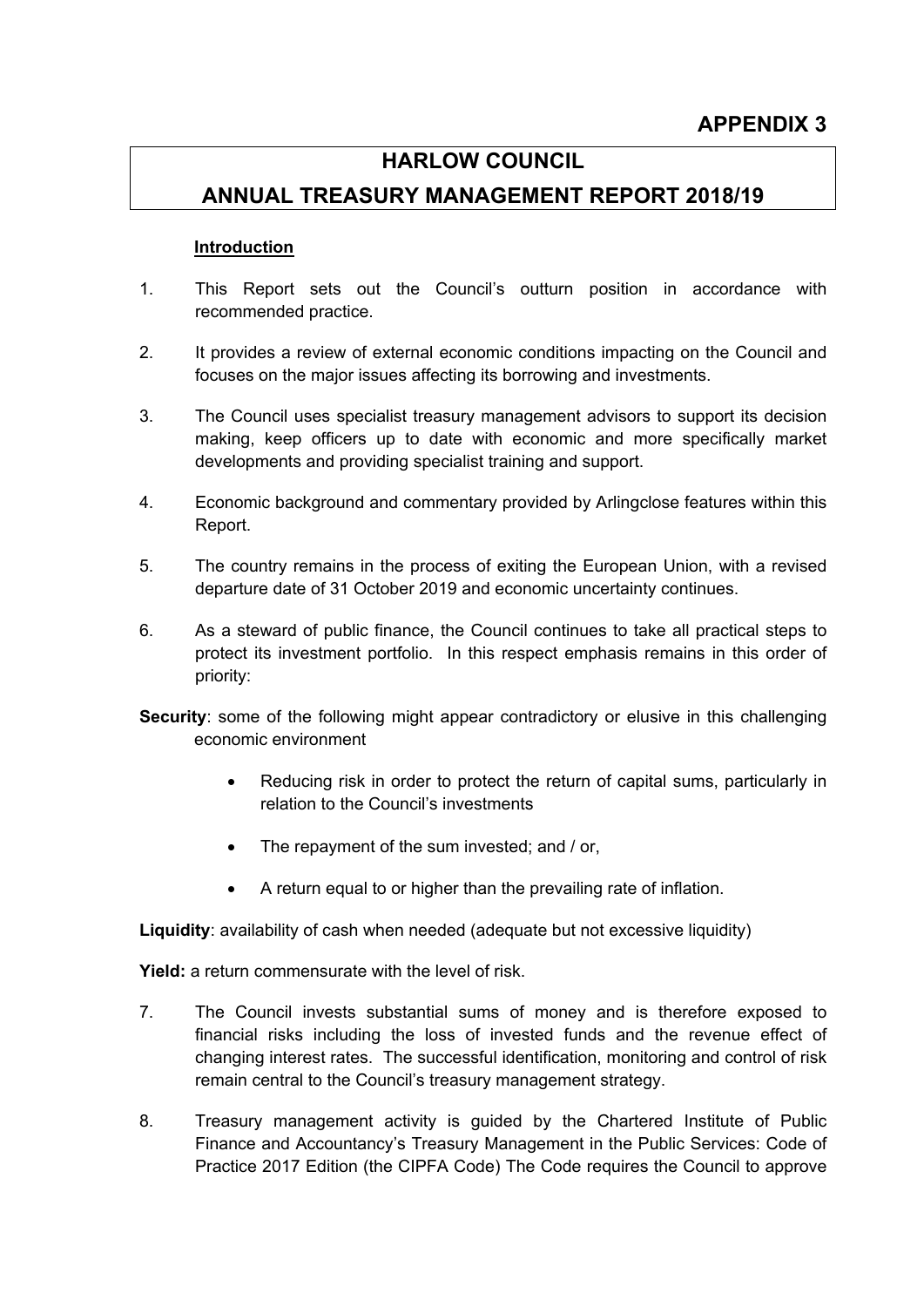a treasury management strategy before the start of each financial year and, as a minimum, a mid-year and annual treasury outturn report. This report fulfils the Council's legal obligation under the Local Government Act 2003 to have regard to the CIPFA Code.

9. The Council's Treasury Management Strategy Statement (TMSS) for 2018/19 was approved by Full Council on 1 February 2018, and was superseded by the TMSS 2019/20, contained within the Capital Strategy, approved by Cabinet on 7 February 2019.

#### **External Context (supplied by Arlingclose)**

- 10. **Economic background**: Oil prices were volatile during the year hitting a peak in October 2018 of \$85 a barrel falling back to just over \$50 in late December 2018 before steadily climbing back toward \$70 in April 2019. UK Consumer Price Inflation (CPI) for February 2019 was up 1.9% year on year, broadly in line with the Bank of England's February Inflation Report. .
- 11. After rising to 0.6% in the third calendar quarter (Jul-Sep), economic growth slowed in the fourth quarter of 2018 (Oct-Dec) to 0.2% largely as a result of weaker expansion in production, construction and services. Annual GDP growth at 1.4% continues to remain below trend. There were no further changes to monetary policy after the Bank of England decision to increase Bank Rate to 0.75% in August 2018.
- 12. The US Federal Reserve increased rates to the 2.25%-2.50% range in December 2018 but at the last Federal Open Market Committee (FOMC) meeting in March it agreed to pause any further increases in interest rates.
- 13. Brexit failed to be achieved by the original exit date of 29 March 2019, with a revised date of 31 October 2019. EU leaders have been clear that the terms of the deal are not a matter for further negotiation and the spectre of a no deal Brexit is now possible. The ongoing uncertainty continues to impact sterling and UK markets.
- 14. While the UK focus has been on Brexit's potential impact on the UK economy, globally the first quarter of 2019 has been seen a gathering level of broader based economic uncertainty. The US continues to be set on a path of protectionist trade policies and tensions with China in particular, but with the potential for this to spill over into wider trade relationships, most notably with EU. The EU itself appeared to be showing signs of a rapid slowdown in economic growth with the major drivers of its economy, Germany and France, both suffering from downturns in manufacturing alongside continued domestic/populist unrest in France. The International Monetary Fund downgraded its forecasts for global economic growth in 2019 and beyond as a consequence.
- 15. **Financial markets:** The FTSE 100 (a good indicator of global corporate sentiment) fell by around 13% in price terms in December 2018. However, since the beginning of 2019 markets have rallied, and the FTSE 100 and FTSE All share indices were both around 10% higher than at the end of 2018.
- 16. Gilt yields continued to display significant volatility over the period on the back of ongoing economic and political uncertainty in the UK and Europe. After rising in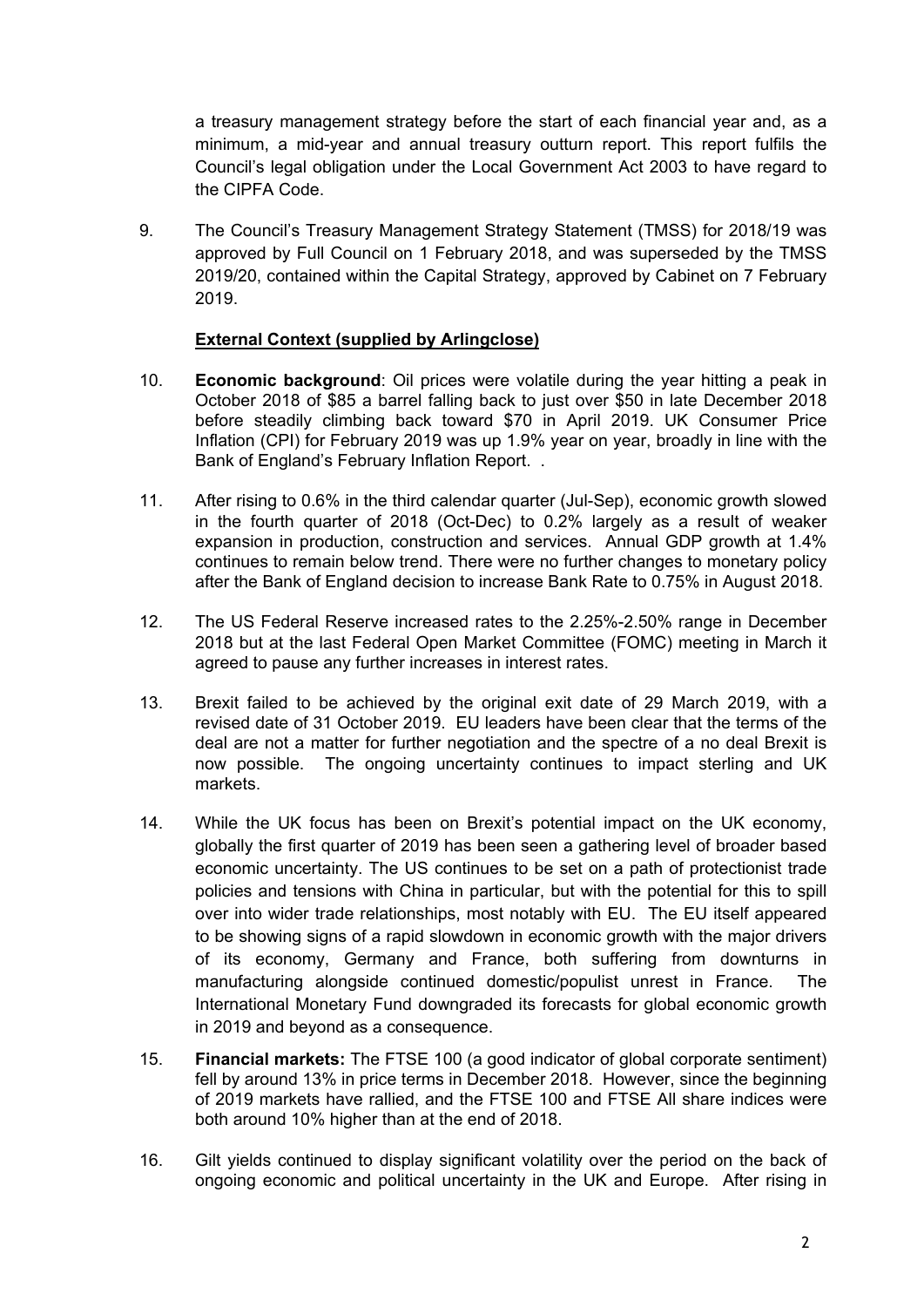October, gilts regained their safe-haven status throughout December and into the new year - the 5-year benchmark gilt yield fell as low as 0.80% and there were similar falls in the 10-year and 20-year gilts over the same period dropping from 1.73% to 1.08% and from 1.90% to 1.55% respectively. The increase in Bank Rate pushed up money markets rates over the year and 1-month, 3-month and 12-month LIBID (London Interbank Bid) rates averaged 0.53%, 0.67% and 0.94% respectively over the period. Recent activity in the bond markets and PWLB interest rates highlight that weaker economic growth is not just a UK issue but a global risk. During March US 10-year Treasury yields were lower than US 3 month money market rates and German 10-year Bund yields turned negative. The drivers are a significant shift in global economic growth prospects and subsequent official interest rate expectations given its impact on inflation expectations. Further to this is world trade growth which fell by 1.8% year on year at the end of 2018. A large proportion of this downturn in trade can be ascribed to the ongoing trade tensions between the US and China which despite some moderation in January does suggest that the International Monetary Fund's (IMF) and Organisation for Economic Co-Operation & Development's (OECD) forecasts for global growth in 2019 of 3.5% might need to be revised downwards.

- 17. **Credit background:** After hitting around 129 basis points (1.29%) in December 2018, the spread on non-ringfenced bank NatWest Markets plc fell back to around 96bps (0.96%) at the end of March, while for the ringfenced entity, National Westminster Bank plc, the CDS spread held relatively steady around 40bps (0.40%). The other main UK banks, as yet not separated into ringfenced and nonringfenced from a Credit Default Swap (CDS) perspective, traded between 33 and 79bps (0.33-0.79%) at the end of the period.
- 18. The ringfencing of the big four UK banks (Barclays, Bank of Scotland/Lloyds, HSBC and RBS/Natwest Bank plc) transferred their business lines into retail (ringfenced) and investment banking (non-ringfenced) entities.
- 19. In February, Fitch put the UK AA sovereign long-term rating on Rating Watch Negative as a result of Brexit uncertainty, following this move with the same treatment for UK banks and a number of government-related entities.
- 20. There were minimal other credit rating changes during the period. Moody's revised the outlook on Santander UK to positive from stable to reflect the bank's expected issuance plans which will provide additional protection for the its senior unsecured debt and deposits.

## **Local Context**

21. On 31 March 2018, the Council had net investments of £37.490m arising from its revenue and capital income.. The underlying need to borrow for capital purposes is measured by the Capital Financing Requirement (CFR), while usable reserves and working capital are the underlying resources available for investment. These factors are summarised in Table 1 below.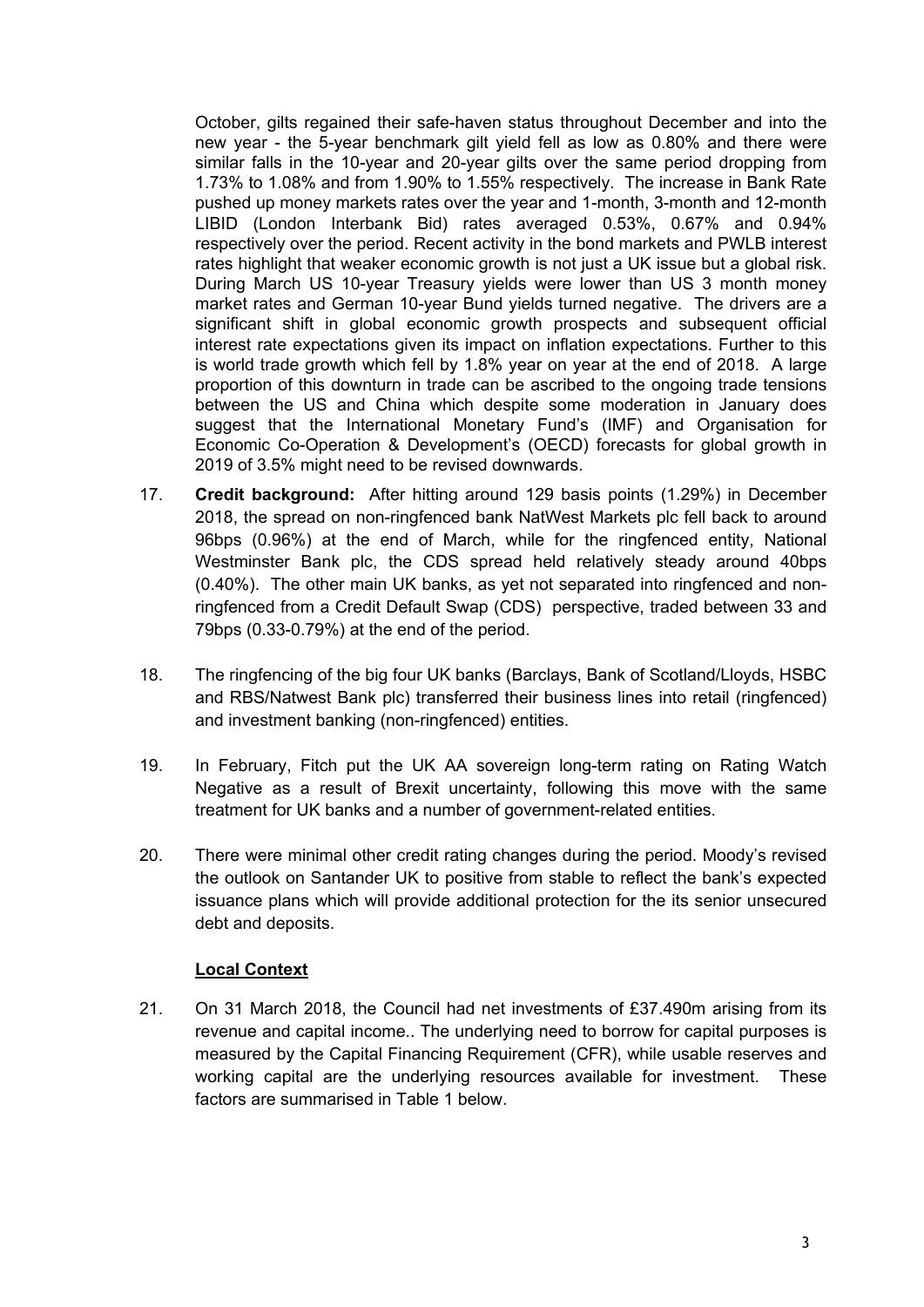| Table 1: Balance Sheet Summary |
|--------------------------------|
|--------------------------------|

|                           | 31.3.18<br>Actual<br>£m |
|---------------------------|-------------------------|
| <b>General Fund CFR</b>   | 46.258                  |
| <b>HRA CFR</b>            | 187.370                 |
| <b>Total CFR</b>          | 233.628                 |
| <b>External borrowing</b> | $(-)211.837$            |
| Internal borrowing        | 21.791                  |
| Less: Usable reserves     | $(-)51.581$             |
| Less: Working capital     | $(-)7.700$              |
| Net investments           | $(-)37.490$             |

22. The treasury management position at 31 March 2019 and the change during the year is shown in Table 2 below.

|                                                                                 | 31.3.18<br><b>Balance</b><br>£m          | Moveme<br>nt<br>£m           | 31.3.19<br><b>Balance</b><br>£m         | 31.3.19<br>Rate<br>%    |
|---------------------------------------------------------------------------------|------------------------------------------|------------------------------|-----------------------------------------|-------------------------|
| Long-term borrowing                                                             | 211.837                                  |                              | 211.837                                 | 3.292%                  |
| <b>Total borrowing</b>                                                          | 211,837                                  | $\blacksquare$               | 211.837                                 |                         |
| Long-term investments<br>Short-term investments<br>Cash and cash<br>equivalents | $(-)2.000$<br>$(-)11.300$<br>$(-)24.190$ | $(-)2.000$<br>3.800<br>3.990 | $(-)4.000$<br>$(-)7.500$<br>$(-)20.200$ | 2.59%<br>1.06%<br>0.65% |
| <b>Total investments</b>                                                        | $(-)37.490$                              | 5.790                        | $(-)31.700$                             |                         |
| Net borrowing                                                                   | 174.347                                  | 5.790                        | 180.137                                 |                         |

Table 2: Treasury Management Summary

## **Borrowing Strategy during the year**

23. At 31 March 2019 the Council held £211.837m of long term loans from the Public Works Loan Board, unchanged on the previous year.

#### **Treasury Investment Activity**

24. The Council holds invested funds, representing income received in advance of expenditure plus balances and reserves held. During the year, the Council's investment balances ranged between £31.70 million and £53.74 million due to timing differences between income and expenditure. The investment position is shown in table 3 below.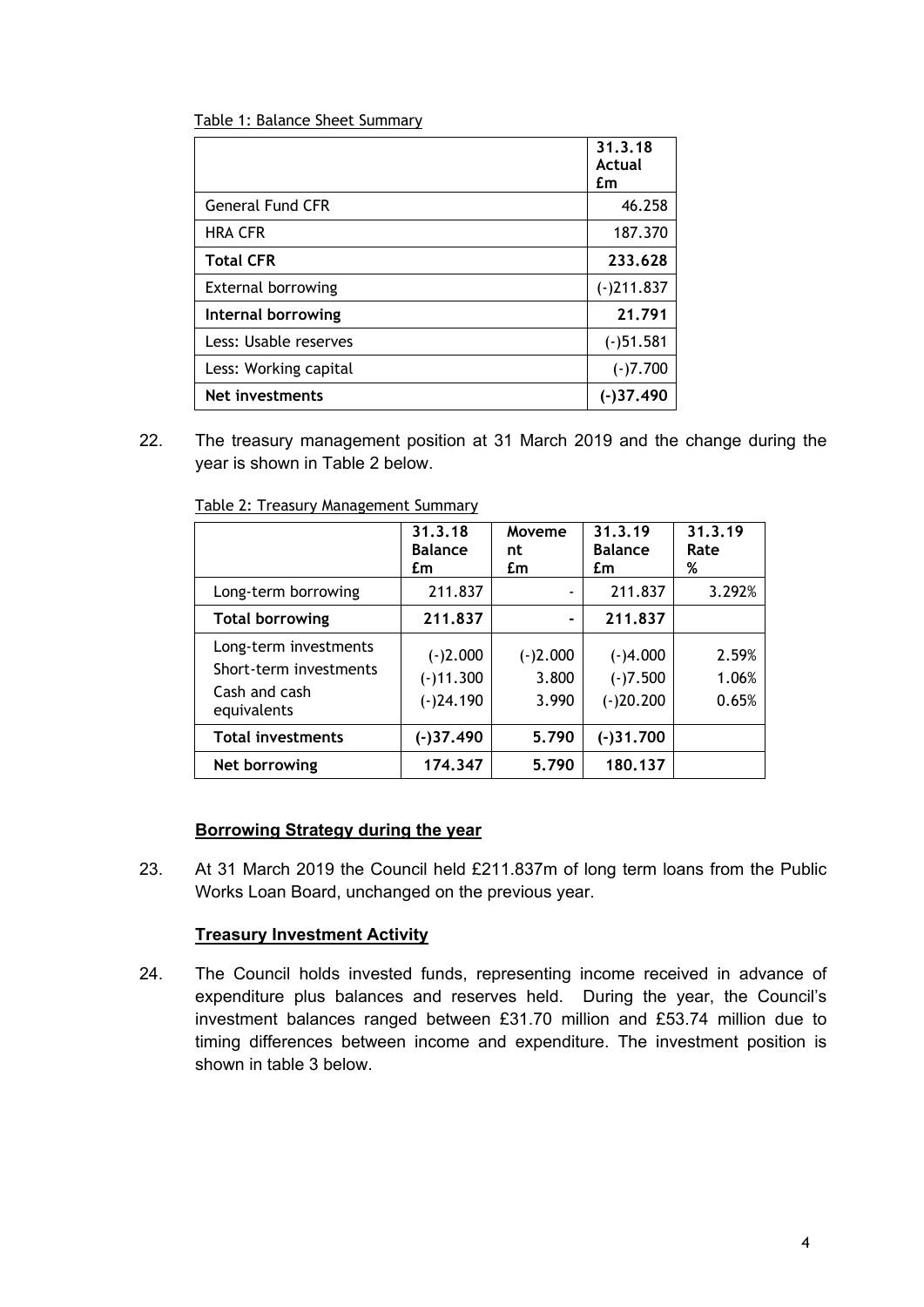| Table 3: Treasury Investment Position |
|---------------------------------------|
|---------------------------------------|

|                                                                                                                                                                                   | 31.3.18<br><b>Balance</b><br>£m             | <b>Net</b><br>Movement<br>£m                                                                        | 31.3.19<br><b>Balance</b><br>£m                    | 31.3.19<br>Income<br>Return<br>%                   |
|-----------------------------------------------------------------------------------------------------------------------------------------------------------------------------------|---------------------------------------------|-----------------------------------------------------------------------------------------------------|----------------------------------------------------|----------------------------------------------------|
| Banks & building societies<br>(unsecured)<br>Government<br>Local Authorities<br>Money Market Funds<br>Other Pooled Funds<br>Cash Plus Fund (Royal London)<br>Property Fund (CCLA) | 0.020<br>19.300<br>14.170<br>2.000<br>2.000 | 3.690<br>5.280<br>$(-)10.300$<br>$(-)4.460$<br>$\overline{\phantom{a}}$<br>$\overline{\phantom{a}}$ | 3.710<br>5.280<br>9.000<br>9.710<br>2.000<br>2.000 | 0.50%<br>0.50%<br>1.04%<br>0.51%<br>0.85%<br>4.33% |
| <b>Total investments</b>                                                                                                                                                          | 37.490                                      | $(-)5.790$                                                                                          | 31.700                                             |                                                    |

- 25. Both the CIPFA Code and government guidance require the Council to invest its funds prudently, and to have regard to the security and liquidity of its treasury investments before seeking the optimum rate of return, or yield. The Council's objective when investing money is to strike an appropriate balance between risk and return, minimising the risk of incurring losses from defaults and the risk of receiving unsuitably low investment income.
- 26. In furtherance of these objectives Officers have preferred to invest with local authorities rather than individual banks or building societies which carry bail-in risk. Whilst investments in Money Market Funds (MMF) carry risk of bail-in, the Funds themselves are large and diversified and hence the exposure is significantly reduced.
- 27. The progression of risk and return metrics are shown in the extracts from Arlingclose's quarterly investment benchmarking in Table 4 below.

|                    | Credit<br><b>Score</b><br>(where 1<br>is low<br>risk) | Credit<br>Rating | <b>Bail-in</b><br><b>Exposure</b> | Weighted<br>Average<br>Maturity<br>(days) | <b>Total</b><br>Rate of<br>Return<br>% |
|--------------------|-------------------------------------------------------|------------------|-----------------------------------|-------------------------------------------|----------------------------------------|
| 31.03.2017         | 4.04                                                  | AA-              | 56%                               | 43                                        | 0.51%                                  |
| 31.03.2018         | 4.10                                                  | AA-              | 42%                               | 53                                        | 0.97%                                  |
| 31.03.2019         | 4.16                                                  | AA-              | 48%                               | 86                                        | 1.09%                                  |
| <b>Similar LAs</b> | 4.13                                                  | AA-              | 53%                               | 89                                        | 1.80%                                  |
| <b>All LAs</b>     | 4.20                                                  | AA-              | 55%                               | 53                                        | 1.43%                                  |

Table 4: Investment Benchmarking – Treasury investments managed in-house

28. **Readiness for Brexit**: The Council ensured that it held accounts at UK-domiciled banks and Money Market Funds to ensure that it could hold sufficient liquidity over the year end including its account with the Debt Management Account Deposit Facility (DMADF) for any surplus cash.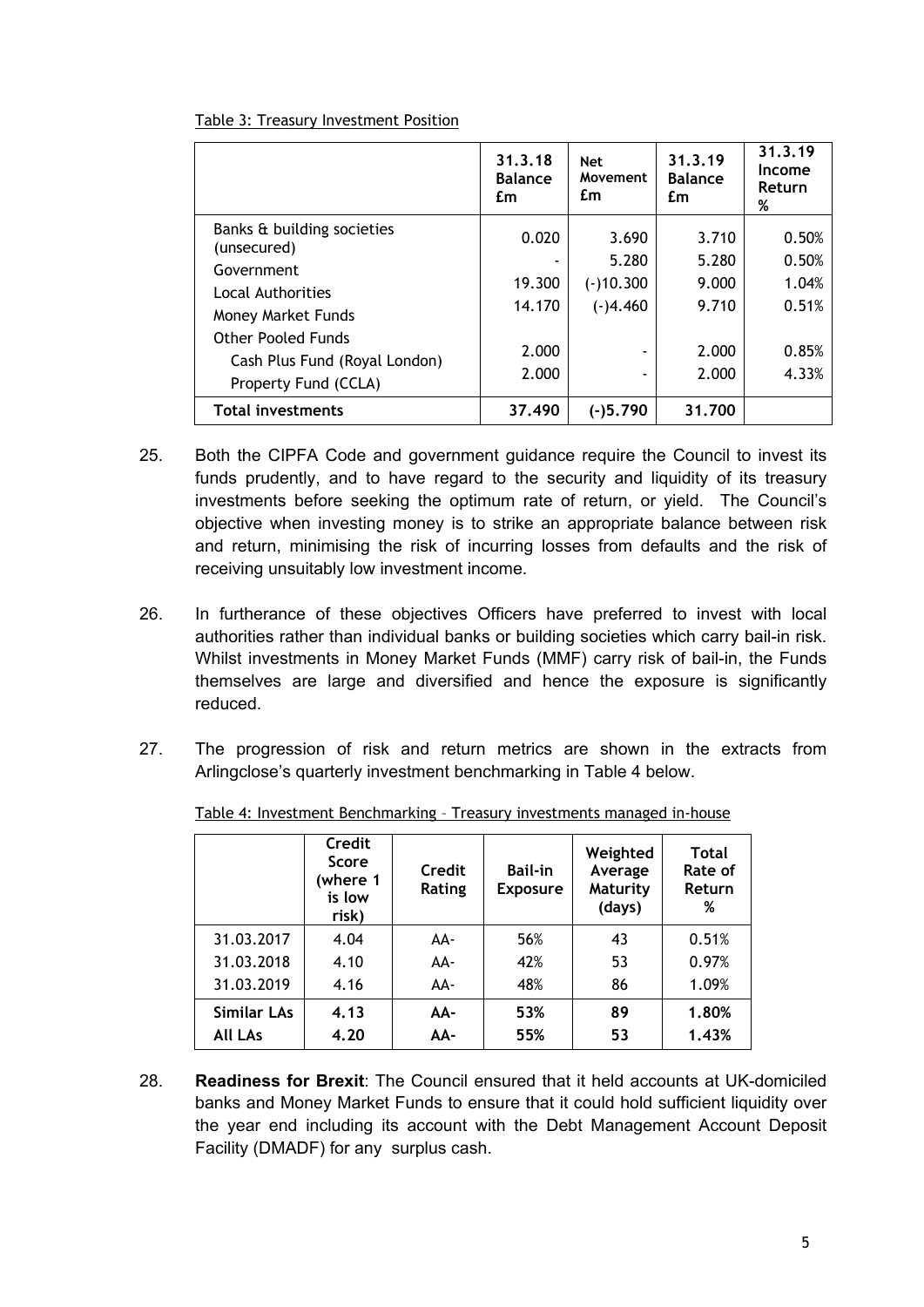### **Non-Treasury Investments**

- 29. The definition of investments in CIPFA's revised Treasury Management Code now covers all the financial assets of the Council as well as other non-financial assets which the Council holds primarily for financial return. This is replicated in the Ministry of Housing, Communities and Local Government's (MHCLG) Investment Guidance, in which the definition of investments is further broadened to also include all such assets held partially for financial return.
- 30. The Council has lent money to its subsidiary and a local business, to support local public services and stimulate local economic growth.
- 31. HTS (Property and Environment) Ltd is a wholly owned subsidiary of Harlow Council which began trading on 1 February 2017. The Council provided a start-up loan to the business of £1.209m repayable over sixty two months and approved on 21 July 2016. The balance outstanding as at 31 March 2019 was £0.702m.
- 32. Harlow Property Limited was provided with two loans to support its developments within the Harlow Enterprise Zone, approved on 23 January 2014. The advances made were £1m on 15 March 2016 and a further £1.5m on 3 March 2017. Interest accrues on these loans. The total outstanding as at 31 March 2019 was £2.802m with security held against the increase in the property values.
- 33. These investments generated £167,000 of investment income for the Council, representing a rate of return of 4.5%.

## **Compliance**

34. The Head of Finance and Deputy to the Chief Executive reports that all treasury management activities undertaken during the year complied fully with the CIPFA Code of Practice and the Council's approved Treasury Management Strategy.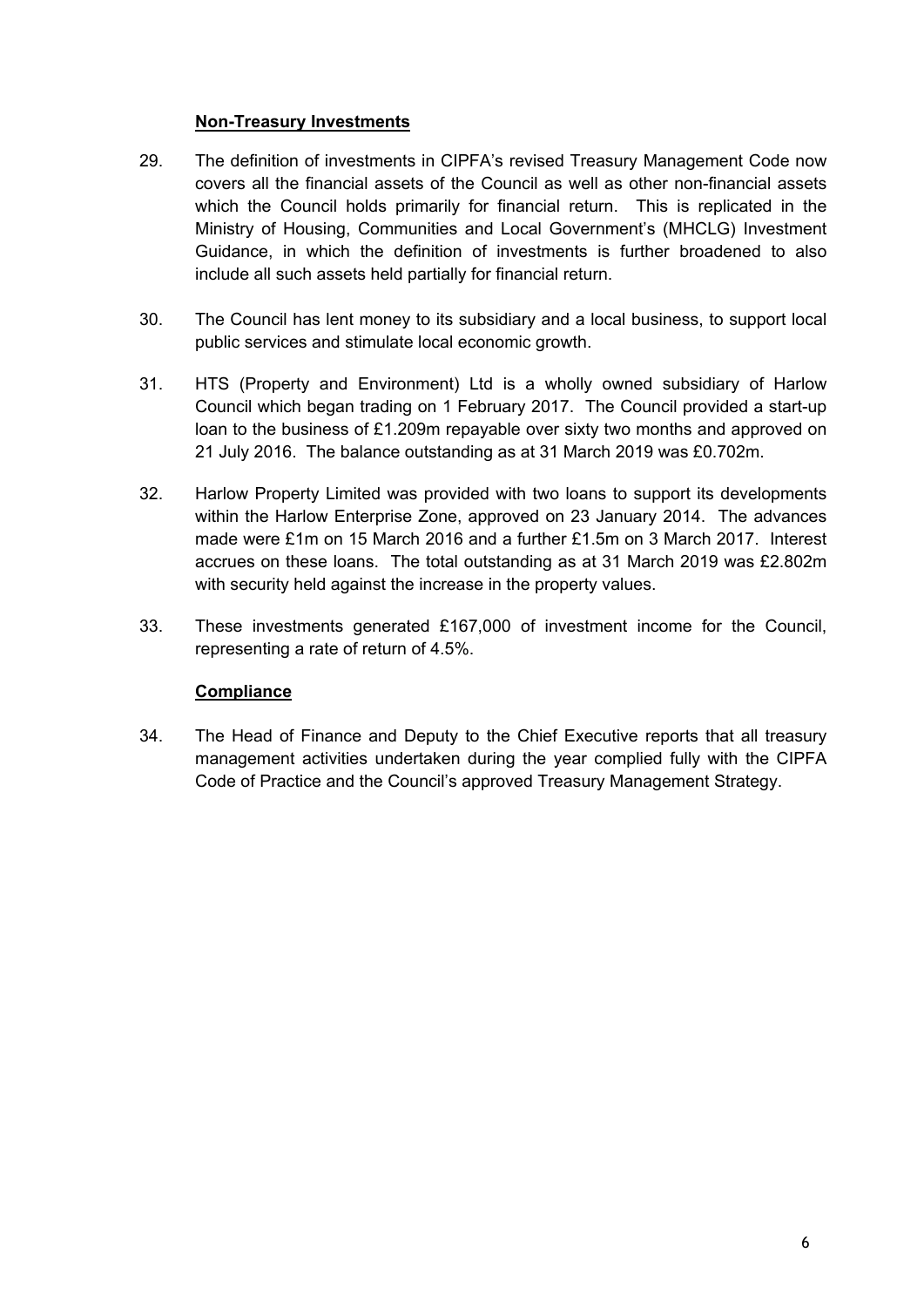## **Annex A Prudential Indicators 2018/19**

**Capital Expenditure:** The Council's capital expenditure and financing may be summarised and is consistent with the draft statement of accounts, as follows.

| <b>Capital Expenditure and</b><br><b>Financing</b> | 2018/19<br><b>Estimate</b><br>£m | 2018/19<br>Actual<br>£m | <b>Difference</b><br>£m |
|----------------------------------------------------|----------------------------------|-------------------------|-------------------------|
| General Fund                                       | 15.250                           | 10.421                  | $(-)4.829$              |
| <b>HRA</b>                                         | 18.804                           | 17.205                  | $(-)1.599$              |
| <b>Total Expenditure</b>                           | 34.054                           | 27.626                  | $(-)6.428$              |
| <b>Capital Receipts</b>                            | 3.999                            | 4.243                   | 0.244                   |
| <b>Government Grants</b>                           | 0.665                            | 1.482                   | 0.817                   |
| Major Repairs Reserve                              | 11.439                           | 10.362                  | $(-)1.077$              |
| Revenue                                            | 6.156                            | 4.219                   | $(-)1.937$              |
| <b>Borrowing</b>                                   | 11.795                           | 7.320                   | $(-)4.475$              |
| <b>Total Financing</b>                             | 34.054                           | 27.626                  | $(-)6.428$              |

**Capital Financing Requirement:** The Capital Financing Requirement (CFR) measures the Council's underlying need to borrow for a capital purpose.

| <b>Capital Financing</b><br>Requirement | 31.03.19<br><b>Estimate</b><br>£m | 31.03.19<br><b>Actual</b><br>£m | <b>Difference</b><br>£m |
|-----------------------------------------|-----------------------------------|---------------------------------|-------------------------|
| <b>General Fund</b>                     | 62.441                            | 53,358                          | $(-)9.083$              |
| <b>HRA</b>                              | 187.370                           | 187.370                         |                         |
| <b>Total CFR</b>                        | 249.811                           | 240.728                         | $(-)9.083$              |

**Actual Debt:** The Council's actual debt at 31 March 2018 was as follows:

| <b>Debt</b>       | 31.03.19<br><b>Estimate</b><br>£m | 31.03.19<br><b>Actual</b><br>£m | <b>Difference</b><br>£m |
|-------------------|-----------------------------------|---------------------------------|-------------------------|
| <b>Borrowing</b>  | 211.837                           | 211.837                         |                         |
| Finance leases    |                                   | ۰                               |                         |
| <b>Total Debt</b> | 211.837                           | 211.837                         |                         |

**Gross Debt and the Capital Financing Requirement:** In order to ensure that over the medium term debt will only be for a capital purpose, the Council should ensure that debt does not, except in the short term, exceed the total of capital financing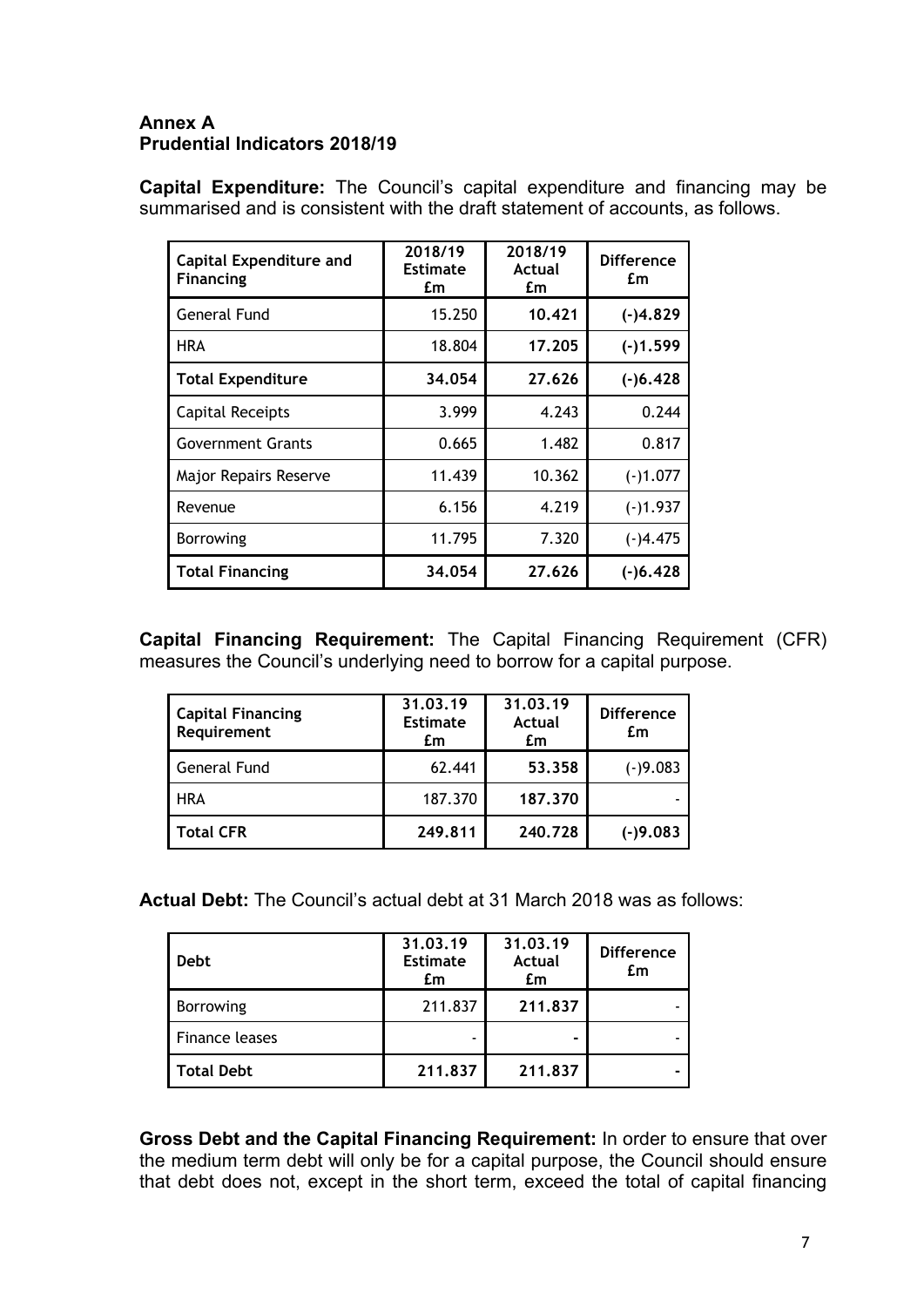requirement in the preceding year plus the estimates of any additional capital financing requirement for the current and next two financial years. This is a key indicator of prudence.

| Debt and CFR                  | 31.03.18<br><b>Estimate</b><br>£m | 31.03.18<br>Actual<br>£m | <b>Difference</b><br>£m |
|-------------------------------|-----------------------------------|--------------------------|-------------------------|
| Total debt                    | 211.837                           | 211.837                  |                         |
| Capital financing requirement | 249.811                           | 240.728                  | $(-)9.083$              |
| <b>Headroom</b>               | 37.974                            | 28,891                   | $(-)9.083$              |

Total debt remained below the CFR during the forecast period.

**Operational Boundary for External Debt:** The operational boundary is based on the Council's estimate of most likely (i.e. prudent but not worst case) scenario for external debt. It links directly to the Council's estimates of capital expenditure, the capital financing requirement and cash flow requirements, and is a key management tool for in-year monitoring. Other long-term liabilities are not borrowing but form part of the Council's debt.

| <b>Operational Boundary and</b><br><b>Total Debt</b> | 31.03.19<br><b>Boundary</b><br>£m | 31.03.19<br><b>Actual Debt</b><br>£m | Complied |
|------------------------------------------------------|-----------------------------------|--------------------------------------|----------|
| <b>Borrowing</b>                                     | 269.000                           | 211.837                              |          |
| Other long-term liabilities                          | 1.500                             |                                      |          |
| <b>Total Debt</b>                                    | 270.500                           | 211.837                              |          |

**Authorised Limit for External Debt:** The authorised limit is the affordable borrowing limit determined in compliance with the Local Government Act 2003. It is the maximum amount of debt that the Council can legally owe. The authorised limit provides headroom over and above the operational boundary for unusual cash movements.

| <b>Authorised Limit and Total</b><br><b>Debt</b> | 31.03.19<br><b>Boundary</b><br>£m | 31.03.19<br><b>Actual Debt</b><br>£m | Complied |
|--------------------------------------------------|-----------------------------------|--------------------------------------|----------|
| <b>Borrowing</b>                                 | 275.000                           | 211.837                              |          |
| Other long-term liabilities                      | 5.000                             |                                      |          |
| <b>Total Debt</b>                                | 280,000                           | 211.837                              |          |

**Ratio of Financing Costs to Net Revenue Stream:** This is an indicator of affordability and highlights the revenue implications of existing and proposed capital expenditure by identifying the proportion of the revenue budget required to meet financing costs, net of investment income.